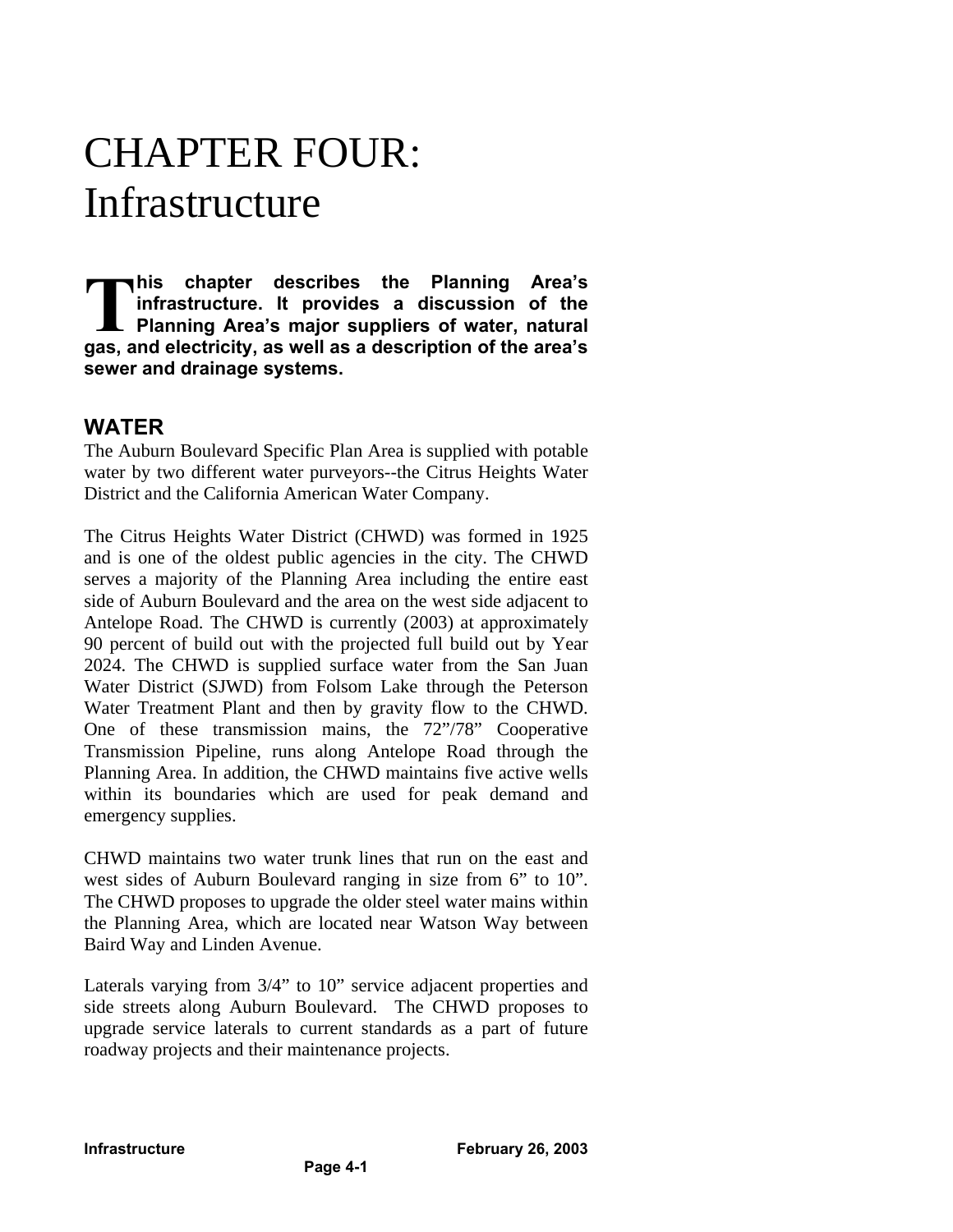#### **Auburn Boulevard Specific Plan • Existing Conditions Report**

A 48" transmission waterline parallels the north side of Antelope Road through the intersection of Auburn Boulevard and Antelope Road intersection.

# **SEWER**

The Sacramento region's sewerage services are provided by the Sacramento Regional County Sanitation District (SRCSD), while the city and the Planning Area are served by County Sanitation District No. 1. Three alternating trunk lines parallel Auburn Boulevard in the center of the roadway and along the east and west sides. The trunk line system is comprised of VCP pipe ranging in size from 6" to 12". VCP laterals ranging in size from 6" to 12" service the adjacent properties and side streets and connect to the Auburn Boulevard trunk lines. The sanitary sewer network servicing the Planning Area north of Hackney Way connects to a 27" interceptor sewer at the Watson Way and Auburn Boulevard intersection. The sanitary network within the Planning Area, south of Hackney Way, parallels Auburn Boulevard and Sylvan Road and extends south of the Planning Area.

The SRCSD is proposing a sewer interceptor line along the west leg of Auburn Boulevard and Old Auburn Road, which is known as the Upper Northwest Sewer Interceptor, section 9. Construction of this project is scheduled between the years 2006 and 2010.

# **DRAINAGE**

The Sacramento County Public Works Department, Water Resources Division (WRD), performs maintenance on the storm drain pipe and channel systems throughout the city. The city lies within the American River Watershed, which drains the western slope of the Sierra Nevada Mountain Range through the three forks of the American River and a series of small creeks. Although located within the American River Watershed, the city's creek system feeds into the County's Sacramento River Flood Control System.

The existing storm drain system trunk lines parallel Auburn Boulevard on both the east and west sides. These trunk lines range in size from 10" to 18" from Old Auburn Road to Rollingwood Boulevard The storm drain system conveys the drainage into Cripple Creek west of the Watson Way and Auburn Boulevard Intersection. The trunk lines north of Rollingwood Boulevard to Interstate 80 vary in size from 12" to 54" and flow into a 60" interceptor pipe at Bellbrook Ct. The interceptor flows west of Auburn Boulevard through the residential district and drains into the Rollingwood Channel and into Cripple Creek. Within the Planning Area north of Antelope Road, Cripple Creek drains from



**Many of the local streets on the east side of Auburn Boulevard do not have gutters.**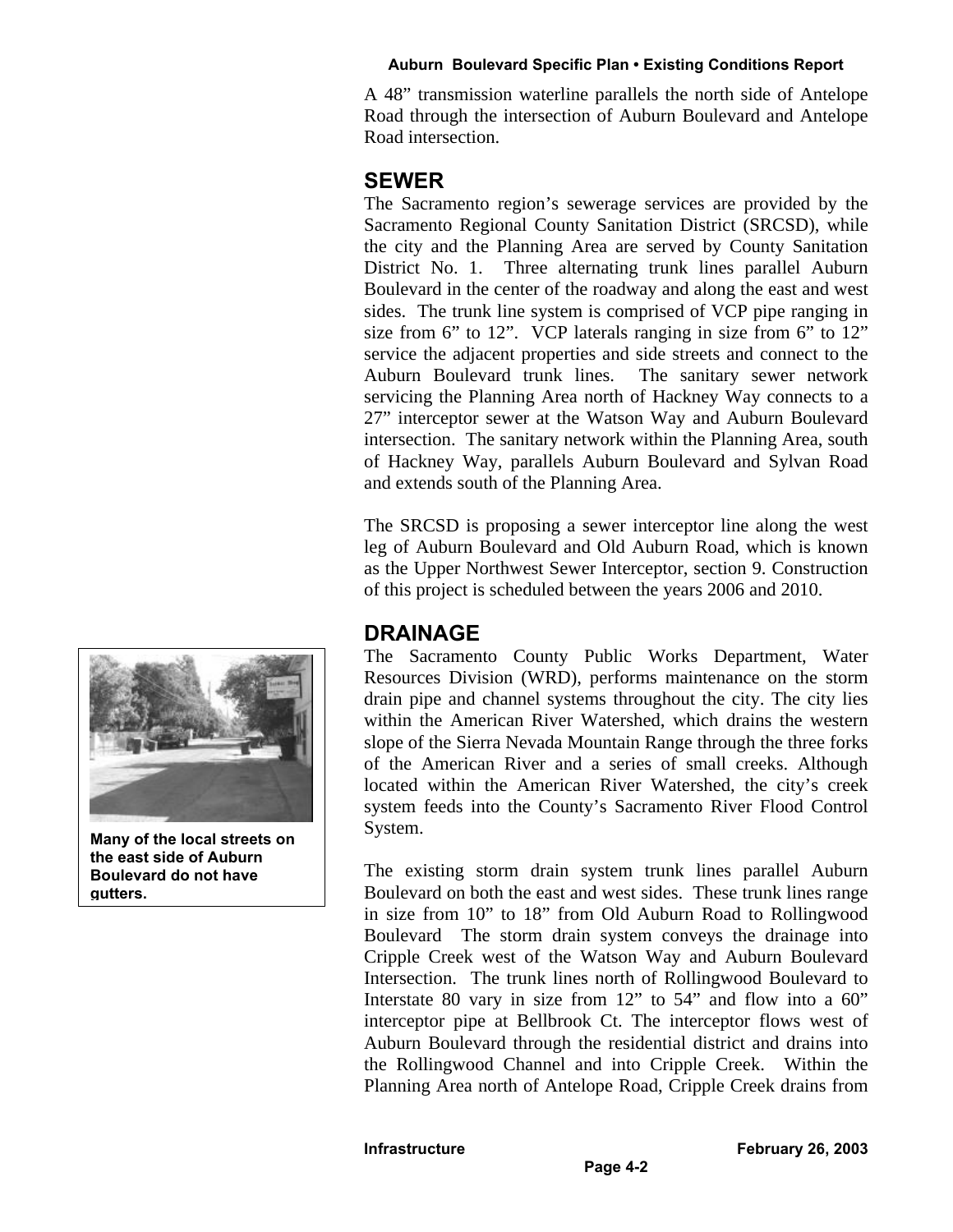#### **Auburn Boulevard Specific Plan • Existing Conditions Report**

east to west underneath Auburn Boulevard, into Arcade Creek, then flows through Bannon Slough to the Sacramento River.

# **UTILITY SYSTEMS**

Other utility services in the Planning Area include electric, gas, telephone, cable television, and telecommunication services.

# **Electrical Service**

Sacramento Municipal Utility District (SMUD) provides the Planning Area with electric service. A 12 KV overhead line runs along the east side of Auburn Boulevard from the Sacramento County line through the Sylvan Corners intersection and continues south along Sylvan Road. Lateral overhead lines service properties adjacent to Auburn Boulevard A 69 KV overhead line extends along the south side of Antelope Road and intersects the 12 KV overhead at the intersection of Antelope Road and Auburn Boulevard A SMUD substation is located south of the Sylvan Corners Intersection on the west side of Sylvan Road.

### **Natural Gas**

Pacific Gas & Electric Company (PG&E) provides the Planning Area with gas service. In the Planning Area, a PG&E gas distribution facility runs north along the east half of Auburn Boulevard from Orlando Ave. in the City of Roseville, through the Sylvan Corners intersection and continues south along Sylvan Road. This distribution main ranges in size from 3" to 4." A 4" PG&E gas main extends along the north side of Auburn Boulevard and continues through along Old Auburn Road. This facility is tied to the N-S facility along Auburn Boulevard and Sylvan Road.

An 8" transmission line runs along the north side of Antelope Road and along the east side of Auburn Boulevard from Antelope Road to Watson Way. This facility continues west along Watson Way.

A 4" diameter distribution line runs along the south side of Antelope from the Auburn Boulevard intersection and continues east. Distribution lines varying from 2" to 4" connect service to the side streets within the Planning Area. PG&E ¾" gas mains provide service to adjacent properties along Auburn Boulevard.

An abandoned PG&E 2" distribution gas line runs from Sylvan Corners to approximately 450' east of the intersection on the south side of E-W Auburn Boulevard.

**Page 4-3**



**SMUD provides the Planning Area with electrical service**